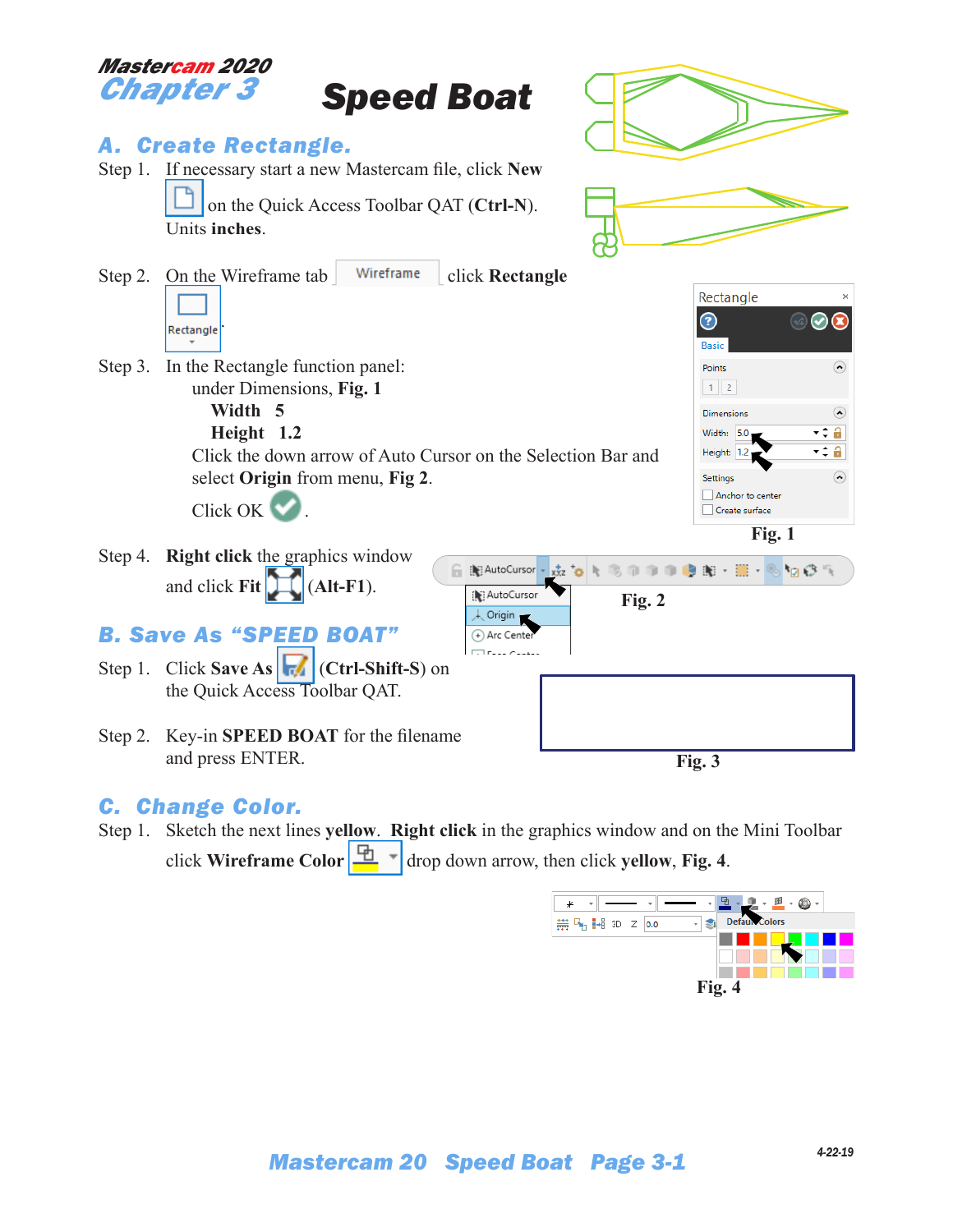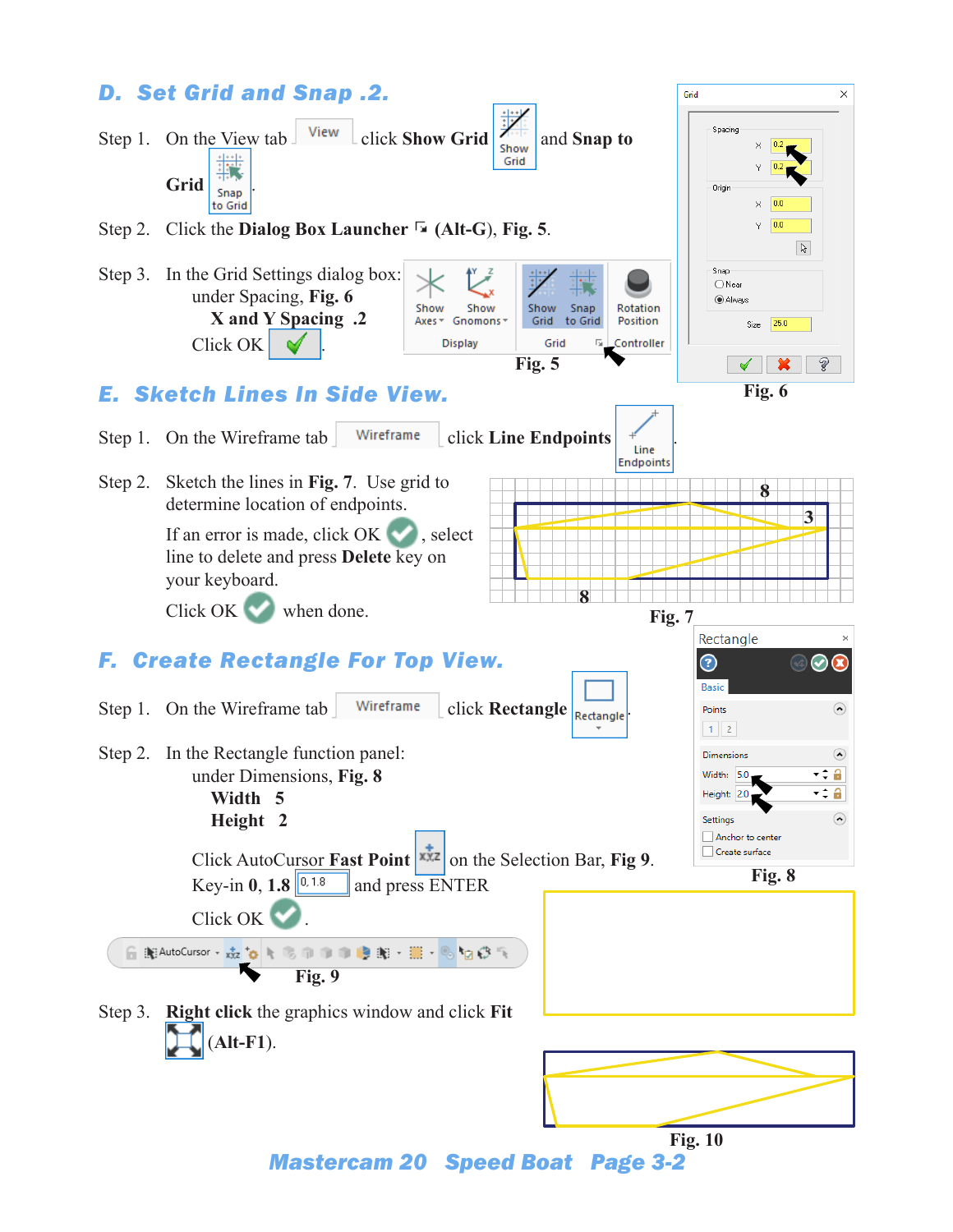# *G. Sketch Lines In Top View.*

Step 1. On the Wireframe tab Wireframe click **Line Endpoints** . Endpoints Step 2. Sketch the lines in **Fig. 11**. Use grid to determine location of endpoints. Click **OK and Create New Operation**



## *H. Sketch Detail Lines.*

 $\mathbf{A}$ .

- Step 1. Sketch the next lines **green**. **Right click** in the graphics window and on the Mini Toolbar click **Wireframe Color**  $\left| \frac{\mu_0}{\sigma_0} \right|$  arrow, then click **green**, **Fig. 12**.
- Wireframe Step 2. On the Wireframe tab click **Line Endpoints** . Endpoints
- Step 3. Sketch lines in **Fig. 13**. Click OK when done.
- Step 4. Save  $\left|\mathbf{F}\right|$  (Ctrl-S).

### *I. Delete Rectangle Lines.*

Step 1. The 8 lines of rectangles are no longer needed. To Delete, click the 8 lines that make up rectangles and press **Delete** key, **Fig. 14**.









*Mastercam 20 Speed Boat Page 3-3*